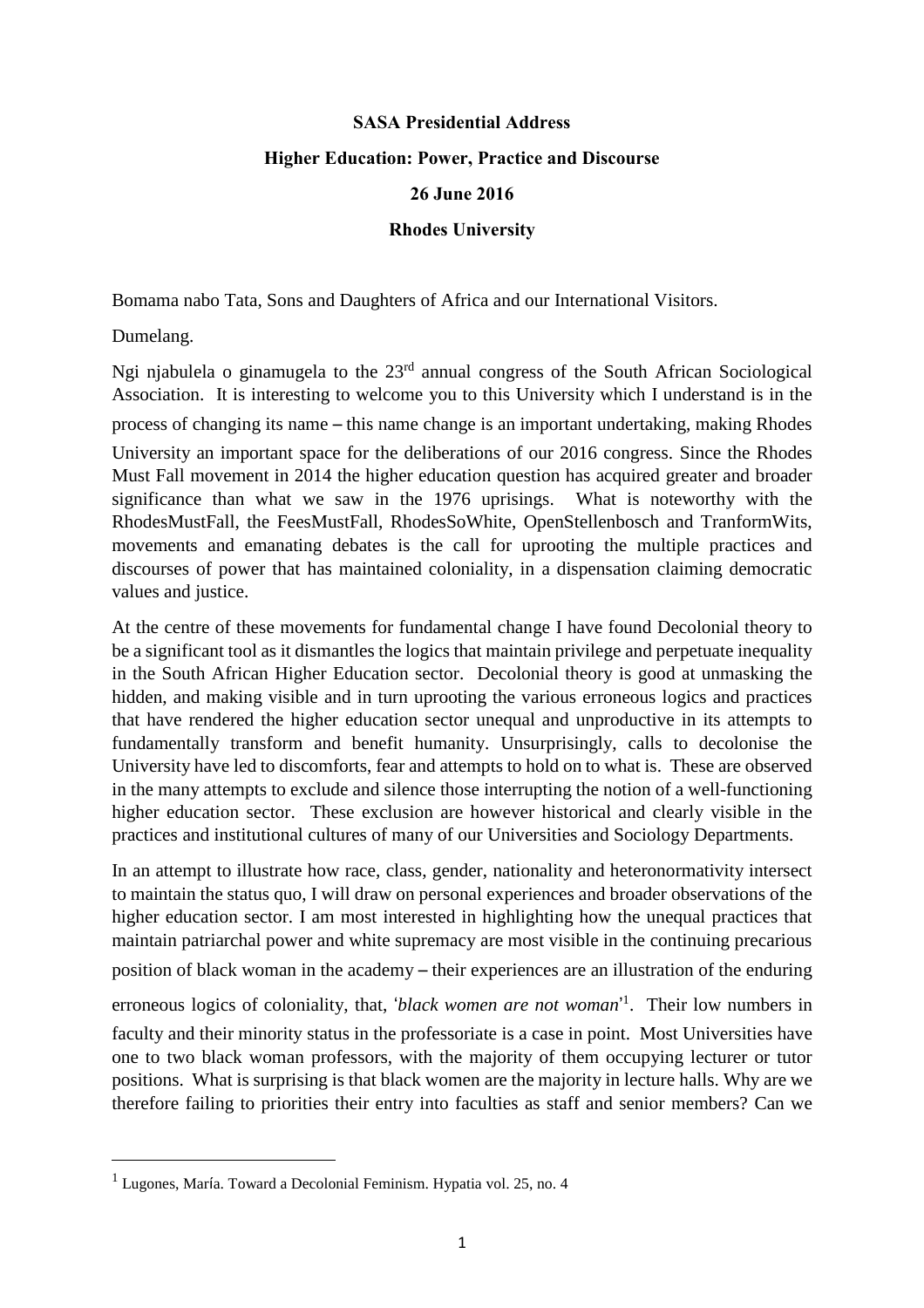continue to claim that they are having babies and therefore? Is it still productive for us to not check our exclusionary practices and discourses on why these numbers remain low?

For example at the 2015 congress - *Contours of Violence: Manifestations, Interventions and Social Justice,* we reflected on the various forms of violence and how it manifests in everyday South Africa. The congress was significant in laying the foundation for the theme and reflections intended for this congress. My paper at that conference was on how structural violence is one of the contributing factors to *why black women are MISSING in the South African Higher Education sector*. Unfortunately but not surprisingly at the end of my talk an incidence ensued with a fellow sociologist that aimed to empty-out the experiences of black woman that I had shared. My interpretation of her actions is that she intended to put me in my place as I was not qualified to speak, most importantly her intervention was an illustration of how unchecked privilege works to continue the status quo. Again her reaction was a question on who is a Sociologist and what is warranted as relevant sociological knowledge. I share this to illustrate that Universities and Sociology departments have a lot of internal work to do to address historical power imbalances, and to acknowledge that, that work will be difficult and uncomfortable.

On the question of what is sociological knowledge in South Africa it is important to note that what was and is still largely considered sociological theory is in line with western practices. Even though in his 1984 presentation to the SASA congress Celliers argues that, '*all men are intellectuals therefore we can say all people are Sociologists and all people ask sociological questions and provide sociological ideas*'*.* However the notion that all people are sociologists is not reflected in sociological teaching practices and most importantly in what we have for many years considered a suitable sociological curriculum. In a paper on Decolonising Sociology in South Africa, Mangcu argues that black perspectives on race should be placed at the centre of the sociological curriculum. This paper engages with student's calls for a curriculum that speaks to their needs and relevant to their societies. The question is therefore, how do we go beyond the exclusionary epistemologies that have centred the western way of knowing even when 'all people are sociologists'? Is what Mangcu suggesting possible?Are we going to just tinker at the margins of the discipline to make the current questions go away? Or are we going to do the hard work that decolonisation demands?

I hope this congress with its 197 papers will start the process of asking the hard questions and maybe also begin to map the various ways we could begin to check ourselves, relearn and change. It is worth noting that fifty percent of the papers to be presented in the coming few days are by students, this is a significant number and shows the significance of the questions of this congress and the contributions students have to make in the development and remaking of sociology. It is also important to note that twenty percent of papers for this congress are to be presented by international scholars. I hope we will be able to draw from the international experiences they will share as we seek to make a sociology that reflects our society and satisfies our needs.

I thank all who will present their papers during this congress, and I wish all of you an engaged two and a half days.